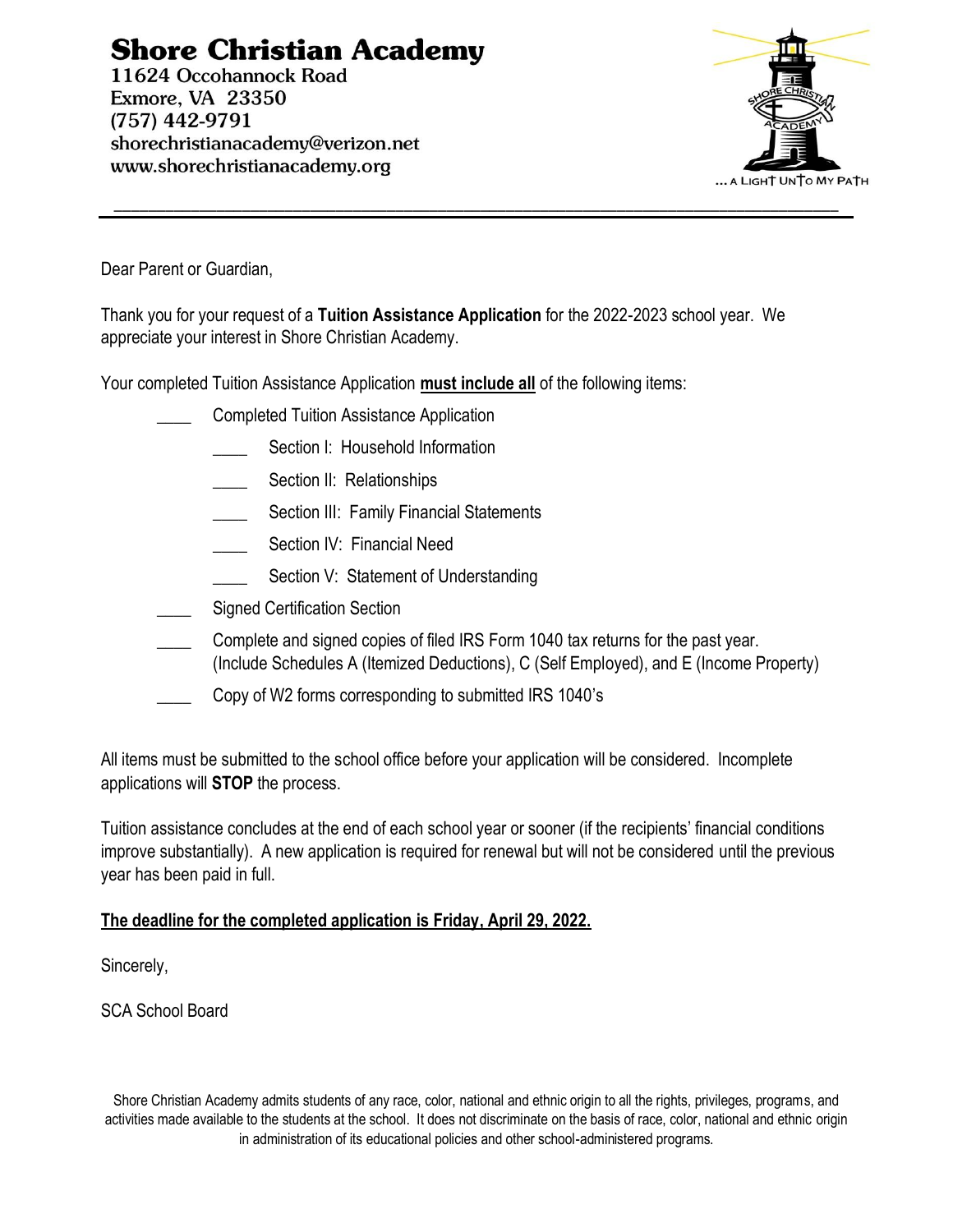**Shore Christian Academy** 

11624 Occohannock Road Exmore, VA 23350  $(757)$  442-9791 shorechristianacademy@verizon.net www.shorechristianacademy.org



# **2022-2023 Tuition Assistance Application**

**This process is confidential. Your responses will be seen only by the Tuition Assistance Committee. Please write legibly. Note: Completion of the application does not guarantee financial assistance.**

## **Section I: Household Information**

|  | Grade __________                                        |
|--|---------------------------------------------------------|
|  |                                                         |
|  |                                                         |
|  |                                                         |
|  | Cell Phone #: <u>__________________________________</u> |

Please provide the requested information for all family members or dependent relatives living in the same household with the applicant.

| <b>Name</b> | <b>Family Relation</b> | Age | <b>Grade/Occupation</b> |
|-------------|------------------------|-----|-------------------------|
|             |                        |     |                         |
|             |                        |     |                         |
|             |                        |     |                         |
|             |                        |     |                         |
|             |                        |     |                         |
|             |                        |     |                         |
|             |                        |     |                         |
|             |                        |     |                         |
|             |                        |     |                         |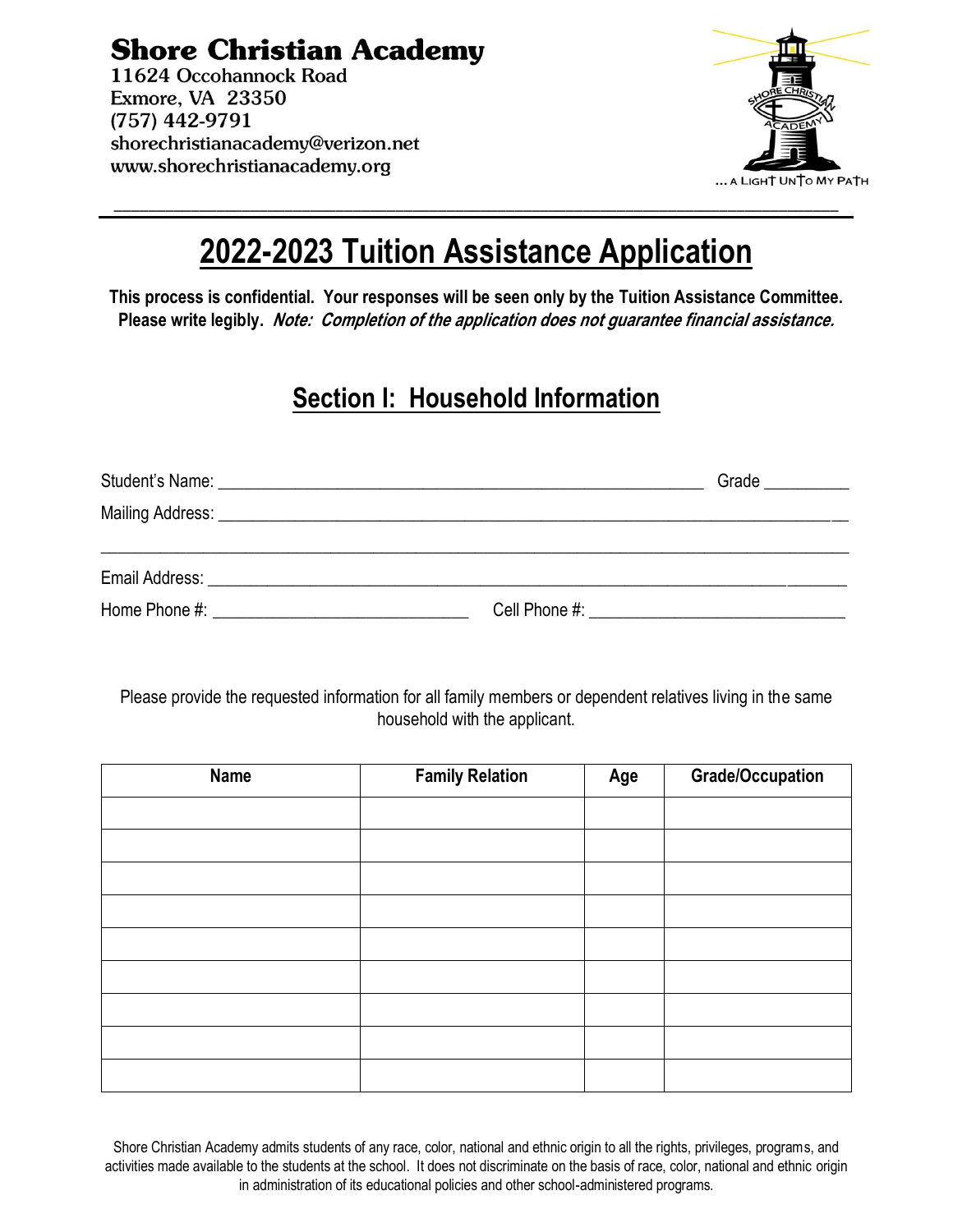### **Section II: Relationships**

Please use separate paper if needed.

\_\_\_\_\_\_\_\_\_\_\_\_\_\_\_\_\_\_\_\_\_\_\_\_\_\_\_\_\_\_\_\_\_\_\_\_\_\_\_\_\_\_\_\_\_\_\_\_\_\_\_\_\_\_\_\_\_\_\_\_\_\_\_\_\_\_\_\_\_\_\_\_\_\_\_\_\_\_\_\_\_\_\_\_\_\_\_\_

\_\_\_\_\_\_\_\_\_\_\_\_\_\_\_\_\_\_\_\_\_\_\_\_\_\_\_\_\_\_\_\_\_\_\_\_\_\_\_\_\_\_\_\_\_\_\_\_\_\_\_\_\_\_\_\_\_\_\_\_\_\_\_\_\_\_\_\_\_\_\_\_\_\_\_\_\_\_\_\_\_\_\_\_\_\_\_\_

\_\_\_\_\_\_\_\_\_\_\_\_\_\_\_\_\_\_\_\_\_\_\_\_\_\_\_\_\_\_\_\_\_\_\_\_\_\_\_\_\_\_\_\_\_\_\_\_\_\_\_\_\_\_\_\_\_\_\_\_\_\_\_\_\_\_\_\_\_\_\_\_\_\_\_\_\_\_\_\_\_\_\_\_\_\_\_\_

\_\_\_\_\_\_\_\_\_\_\_\_\_\_\_\_\_\_\_\_\_\_\_\_\_\_\_\_\_\_\_\_\_\_\_\_\_\_\_\_\_\_\_\_\_\_\_\_\_\_\_\_\_\_\_\_\_\_\_\_\_\_\_\_\_\_\_\_\_\_\_\_\_\_\_\_\_\_\_\_\_\_\_\_\_\_\_\_

\_\_\_\_\_\_\_\_\_\_\_\_\_\_\_\_\_\_\_\_\_\_\_\_\_\_\_\_\_\_\_\_\_\_\_\_\_\_\_\_\_\_\_\_\_\_\_\_\_\_\_\_\_\_\_\_\_\_\_\_\_\_\_\_\_\_\_\_\_\_\_\_\_\_\_\_\_\_\_\_\_\_\_\_\_\_\_\_

\_\_\_\_\_\_\_\_\_\_\_\_\_\_\_\_\_\_\_\_\_\_\_\_\_\_\_\_\_\_\_\_\_\_\_\_\_\_\_\_\_\_\_\_\_\_\_\_\_\_\_\_\_\_\_\_\_\_\_\_\_\_\_\_\_\_\_\_\_\_\_\_\_\_\_\_\_\_\_\_\_\_\_\_\_\_\_\_

Please describe your current or anticipated relationship with Shore Christian Academy as a parent:

Our school cannot legally require recipients of tuition assistance to donate their services or work a certain number of hours unless the process is called a work-study program and the value of traded tuition is reported as income to the IRS. However, parents can volunteer their services. Savings to the school from donated services helps ensure continuation of this program. What gifts, abilities, or areas of interest have you volunteered with before and what can you volunteer to offer the school this year?

\_\_\_\_\_\_\_\_\_\_\_\_\_\_\_\_\_\_\_\_\_\_\_\_\_\_\_\_\_\_\_\_\_\_\_\_\_\_\_\_\_\_\_\_\_\_\_\_\_\_\_\_\_\_\_\_\_\_\_\_\_\_\_\_\_\_\_\_\_\_\_\_\_\_\_\_\_\_\_\_\_\_\_\_\_\_\_\_

\_\_\_\_\_\_\_\_\_\_\_\_\_\_\_\_\_\_\_\_\_\_\_\_\_\_\_\_\_\_\_\_\_\_\_\_\_\_\_\_\_\_\_\_\_\_\_\_\_\_\_\_\_\_\_\_\_\_\_\_\_\_\_\_\_\_\_\_\_\_\_\_\_\_\_\_\_\_\_\_\_\_\_\_\_\_\_\_

\_\_\_\_\_\_\_\_\_\_\_\_\_\_\_\_\_\_\_\_\_\_\_\_\_\_\_\_\_\_\_\_\_\_\_\_\_\_\_\_\_\_\_\_\_\_\_\_\_\_\_\_\_\_\_\_\_\_\_\_\_\_\_\_\_\_\_\_\_\_\_\_\_\_\_\_\_\_\_\_\_\_\_\_\_\_\_\_

\_\_\_\_\_\_\_\_\_\_\_\_\_\_\_\_\_\_\_\_\_\_\_\_\_\_\_\_\_\_\_\_\_\_\_\_\_\_\_\_\_\_\_\_\_\_\_\_\_\_\_\_\_\_\_\_\_\_\_\_\_\_\_\_\_\_\_\_\_\_\_\_\_\_\_\_\_\_\_\_\_\_\_\_\_\_\_\_

\_\_\_\_\_\_\_\_\_\_\_\_\_\_\_\_\_\_\_\_\_\_\_\_\_\_\_\_\_\_\_\_\_\_\_\_\_\_\_\_\_\_\_\_\_\_\_\_\_\_\_\_\_\_\_\_\_\_\_\_\_\_\_\_\_\_\_\_\_\_\_\_\_\_\_\_\_\_\_\_\_\_\_\_\_\_\_\_

\_\_\_\_\_\_\_\_\_\_\_\_\_\_\_\_\_\_\_\_\_\_\_\_\_\_\_\_\_\_\_\_\_\_\_\_\_\_\_\_\_\_\_\_\_\_\_\_\_\_\_\_\_\_\_\_\_\_\_\_\_\_\_\_\_\_\_\_\_\_\_\_\_\_\_\_\_\_\_\_\_\_\_\_\_\_\_\_

\_\_\_\_\_\_\_\_\_\_\_\_\_\_\_\_\_\_\_\_\_\_\_\_\_\_\_\_\_\_\_\_\_\_\_\_\_\_\_\_\_\_\_\_\_\_\_\_\_\_\_\_\_\_\_\_\_\_\_\_\_\_\_\_\_\_\_\_\_\_\_\_\_\_\_\_\_\_\_\_\_\_\_\_\_\_\_\_

\_\_\_\_\_\_\_\_\_\_\_\_\_\_\_\_\_\_\_\_\_\_\_\_\_\_\_\_\_\_\_\_\_\_\_\_\_\_\_\_\_\_\_\_\_\_\_\_\_\_\_\_\_\_\_\_\_\_\_\_\_\_\_\_\_\_\_\_\_\_\_\_\_\_\_\_\_\_\_\_\_\_\_\_\_\_\_\_

\_\_\_\_\_\_\_\_\_\_\_\_\_\_\_\_\_\_\_\_\_\_\_\_\_\_\_\_\_\_\_\_\_\_\_\_\_\_\_\_\_\_\_\_\_\_\_\_\_\_\_\_\_\_\_\_\_\_\_\_\_\_\_\_\_\_\_\_\_\_\_\_\_\_\_\_\_\_\_\_\_\_\_\_\_\_\_\_

\_\_\_\_\_\_\_\_\_\_\_\_\_\_\_\_\_\_\_\_\_\_\_\_\_\_\_\_\_\_\_\_\_\_\_\_\_\_\_\_\_\_\_\_\_\_\_\_\_\_\_\_\_\_\_\_\_\_\_\_\_\_\_\_\_\_\_\_\_\_\_\_\_\_\_\_\_\_\_\_\_\_\_\_\_\_\_\_

What church do you and your student(s) attend with regularity? \_\_\_\_\_\_\_\_\_\_\_\_\_\_\_\_\_\_\_\_\_\_\_\_\_\_\_\_\_\_\_\_\_\_\_\_\_

Describe your family's involvement in your church: \_\_\_\_\_\_\_\_\_\_\_\_\_\_\_\_\_\_\_\_\_\_\_\_\_\_\_\_\_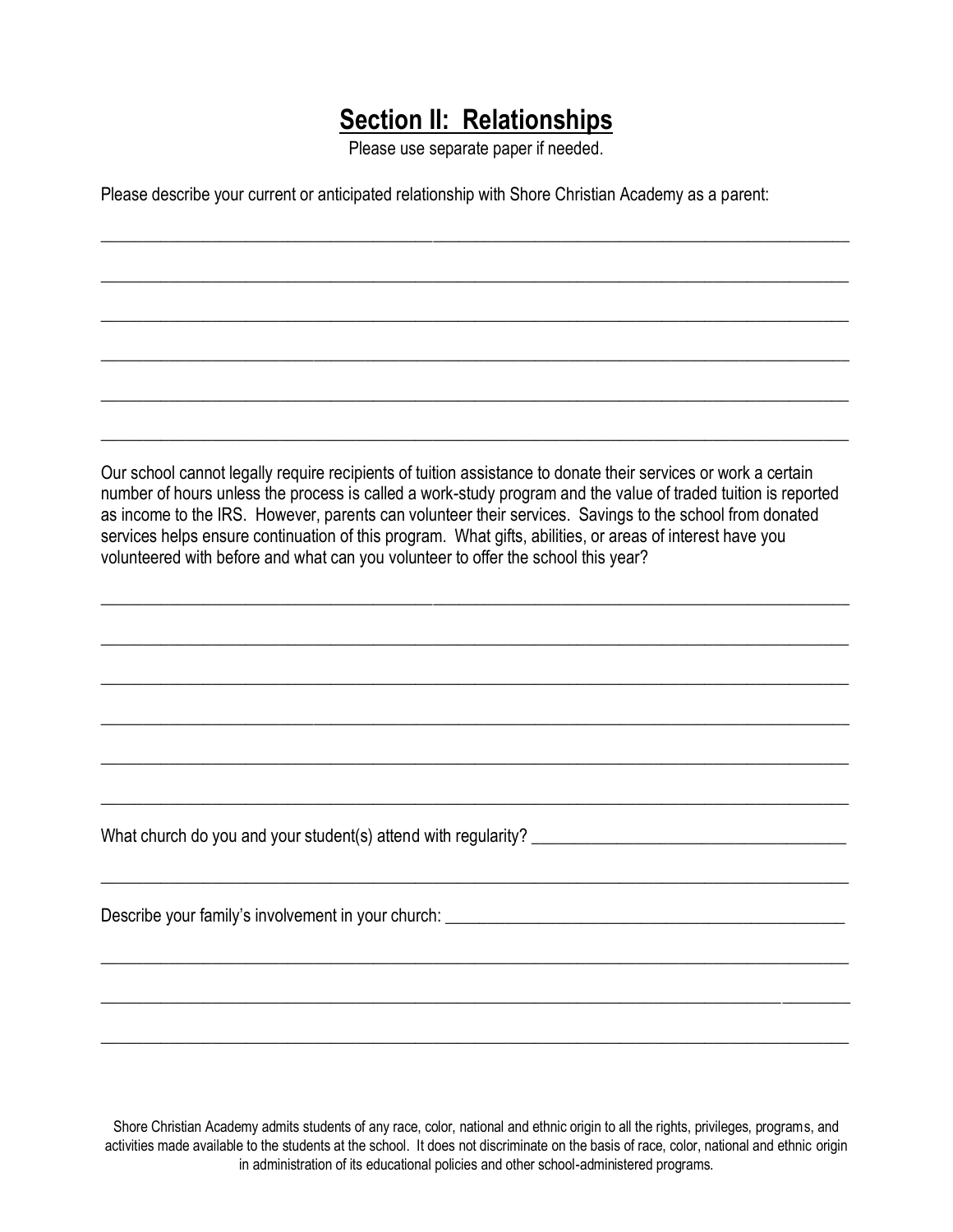## **Section III: Family Financial Statement**

**Please use figures from your most recent tax year's filing.**

#### **Income, Earnings, and Benefits**

**(Do not leave blanks. For zero values, enter "0")**

|                                                 | Parents |
|-------------------------------------------------|---------|
| Most Recent Tax Form Filed (1040, 1040EZ, etc.) |         |
| <b>Total Number of Exemptions Claimed</b>       |         |
| <b>Adjusted Gross Income</b>                    | \$      |
| Income Tax Paid                                 | \$      |
| Income Earned from Work                         | \$      |
| <b>Social Security Benefits</b>                 | \$      |
| Temporary Assistance for Needy Families (TANF)  | \$      |
| <b>Child Support Received</b>                   | \$      |
| Other Income and Benefits                       | \$      |

#### **Asset Information**

| (Do not leave blanks. For zero values, enter "0") |  |  |
|---------------------------------------------------|--|--|
|---------------------------------------------------|--|--|

|                                                            | Parents            |
|------------------------------------------------------------|--------------------|
| Cash, Savings, Checking, CD Accounts, etc.                 | \$                 |
| Stocks, Bonds, Trusts, Mutual Funds, 401, IRA, etc.        | \$                 |
| Primary Residence Mortgage (approximate balance owed)      | \$                 |
| Real Estate and Investment Assets- (market value) List all | \$                 |
| <b>Real Estate and Investment Debts</b>                    | \$                 |
| Business Value (include property owned/assets)             | \$                 |
| <b>Business Loan Debt</b>                                  | \$                 |
| List Year/Make of Automobiles (owned or leased)            | <b>Amount Owed</b> |
|                                                            | \$                 |
|                                                            | \$                 |
| List Year/Make of RV's, Campers, Boats, Motorcycles, etc.  | <b>Amount Owed</b> |
|                                                            | \$                 |
|                                                            |                    |
|                                                            |                    |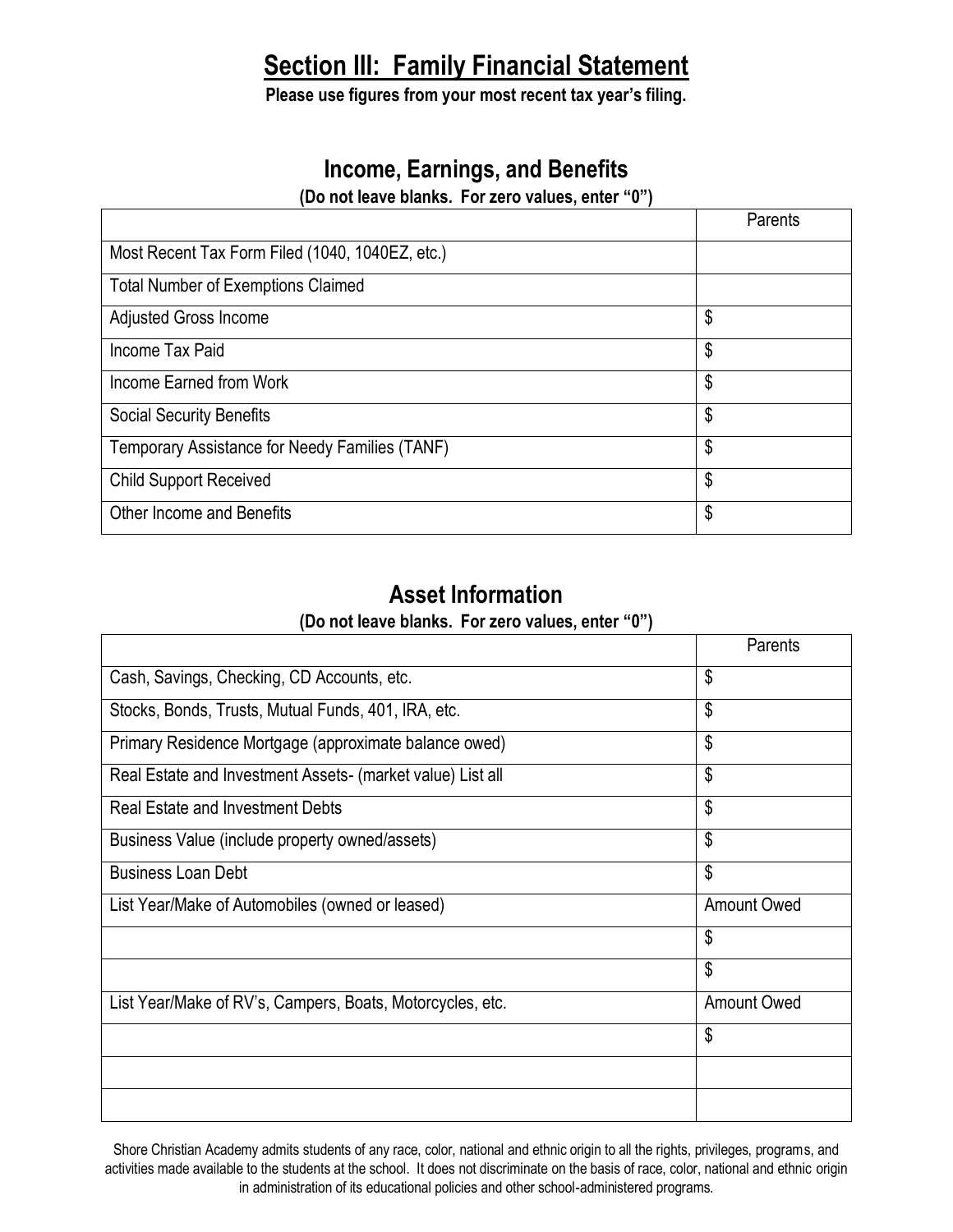| Is either parent disabled and unable to work? __________________________________                                                                                                                                                                                                                                              |
|-------------------------------------------------------------------------------------------------------------------------------------------------------------------------------------------------------------------------------------------------------------------------------------------------------------------------------|
|                                                                                                                                                                                                                                                                                                                               |
| Do you foresee any significant changes to your financial status during the coming year? Please indicate why<br>there might be a change in income. (Include possible raises, bonuses, extra commission, loss of income, etc.)                                                                                                  |
| <u> 1980 - Andrea Santana, Amerikaansk politik (d. 1980)</u><br>Is there an extended family member, grandparent, parent, or close relative that could help you during this time<br>of financial need? _______________ If yes, has the person been contacted? _______________ If yes, what was the                             |
| For returning families, please describe your past payment history with Shore Christian Academy.                                                                                                                                                                                                                               |
| There are times when you may not be able to fully explain your situation by putting numbers in the spaces<br>provided. Please use this space to further explain any special or unusual circumstances that the Tuition<br>Assistance Committee should be aware of when considering your application. You may attach additional |
|                                                                                                                                                                                                                                                                                                                               |

Shore Christian Academy admits students of any race, color, national and ethnic origin to all the rights, privileges, programs, and activities made available to the students at the school. It does not discriminate on the basis of race, color, national and ethnic origin in administration of its educational policies and other school-administered programs.

\_\_\_\_\_\_\_\_\_\_\_\_\_\_\_\_\_\_\_\_\_\_\_\_\_\_\_\_\_\_\_\_\_\_\_\_\_\_\_\_\_\_\_\_\_\_\_\_\_\_\_\_\_\_\_\_\_\_\_\_\_\_\_\_\_\_\_\_\_\_\_\_\_\_\_\_\_\_\_\_\_\_\_\_\_\_\_\_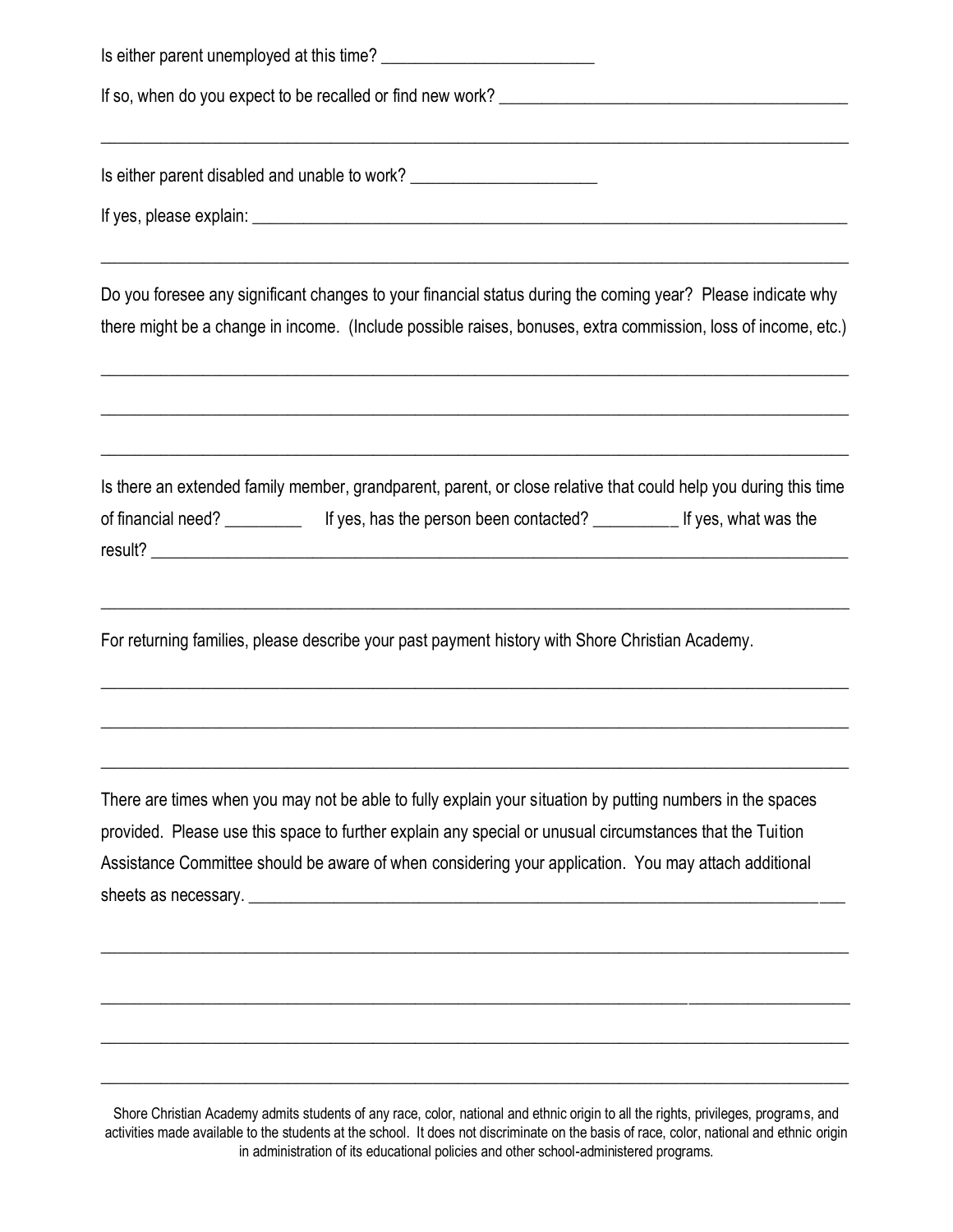# **Section IV: Financial Need**

**Please use figures based on current year's tuition rates and your family's budget.**

| Total Monthly Tuition (Include Total of all Students Enrolling) | ື |
|-----------------------------------------------------------------|---|
| Amount I/We Can Pay Each Month (Based on 11 Months)             |   |
| Amount of Monthly Assistance I/We are Requesting                | Φ |

# **Section V: Statement of Understanding**

**Please read each statement carefully.**

| 1) | Completion and submission of a Tuition Assistance Application does not guarantee enrollment or          |
|----|---------------------------------------------------------------------------------------------------------|
|    | assistance to attend Shore Christian Academy.                                                           |
| 2) | If any forms are not received, the application process will be stopped. It is your responsibility to    |
|    | ensure that all required documents are submitted to the school office.                                  |
| 3) | I/(we) hereby authorize the school's Tuition Assistance Committee to verify any and all information     |
|    | contained in this application and to make such additional inquiries as reasonably may be related to     |
|    | information supplied on this application form. I/(we) also agree that such information, along with      |
|    | this completed application with its attachments, shall remain the property of the school. Falsification |
|    | of any information will disqualify applicants for tuition assistance.                                   |
| 4) | Tuition Assistance Applications are judged primarily on financial need. Other information will be       |
|    | used as secondary considerations. All decisions are final.                                              |
| 5) | Tuition assistance is provided as a benevolence of Shore Christian Academy. Receipt of tuition          |
|    | assistance is not a guarantee of future receipt.                                                        |
| 6) | If the Lord supplies our family with increased income during the school year, we promise to notify      |
|    | the school so that tuition aid can be lowered or discontinued and other families in need may benefit.   |
| 7) | We understand that Shore Christian Academy reserves the right to suspend or terminate the Tuition       |
|    | Assistance Program at any time with written notification to those recipients who violate or misuse      |
|    | the privileges or policies of the program. The program may also be suspended or terminated at the       |
|    | end of any grading period in the event of a school financial emergency or the depletion of Tuition      |
|    | Assistance funds.                                                                                       |
| 8) | Tuition assistance concludes at the end of each academic year. You must request a new                   |
|    | application for each academic year. Applications will not be considered until any outstanding tuition   |
|    | balance has been paid in full.                                                                          |
|    |                                                                                                         |